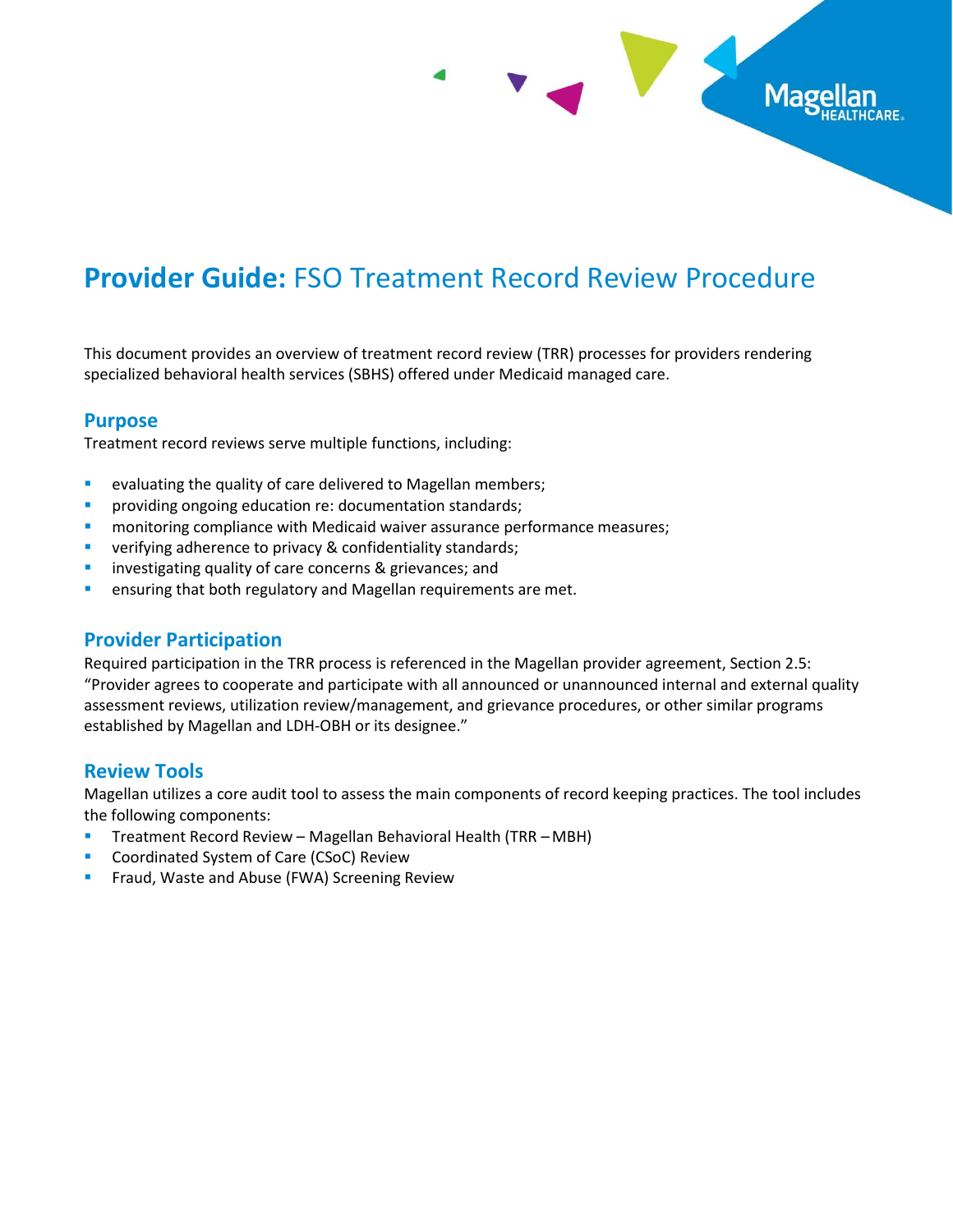## **Review Criteria**

Review tools were developed to evaluate fundamental areas of practice, which include:

- **•** Quality of care, consistent with professionally recognized standards of practice;
- **■** Member rights and confidentiality, including advance directives and informed consent;
- Cultural competency;
- Compliance with Magellan's adverse incident reporting requirements;
- Treatment planning, including evidence of implementation as reflected in progress notes and evidence that the member is either making progress toward meeting goals/objectives or there is evidence the treatment has been revised/updated to meet the changing needs of the member; and
- **•** Ongoing continuity and coordination of care, including adequate discharge planning.

## **Provider Selection Criteria**

Providers are randomly selected to participate in record reviews; however, there is an emphasis placed on reviewing newly contracted providers, providers serving a high volume of CSoC members and CSoC waiver service providers. The FSO is the sole provider of youth and parent support, and serves a high volume of members, so audits occur quarterly.

## **Reviewer Qualifications**

All TRR-FSO record reviews are conducted by Magellan employees, trained in the administration and scoring of TRR review tools. Interrater reliability is conducted (at minimum, annually) to ensure consistency and accuracy of scoring. Remediation activities, including education, technical assistance, and retesting, are completed as necessary.

## **Review Protocol**

#### **Record Request**

- Treatment Record Reviews are generally conducted as a remote or desktop review.
- The FSO is sent a request letter which includes the members selected for review and instructions on when and how documents should be submitted.
- The FSO is responsible for adhering to Health Insurance Portability and Accountability Act (HIPAA) rules when submitting records. Magellan recommends that records be submitted via secure fax or secure email to the Senior Family Support Coordinator.
- Documents should be legible and organized. Providers should include a guide for locating key documents if the records are not clearly labeled. Missing, incomplete, or illegible documents will be scored as noncompliant.

#### **Record Assessment**

- The Senior Family Support Coordinator aggregates ratings and scores the records.
- The Senior Family Support Coordinator applies guidance outlined in Table 1 to the aggregate score for the TRR – MBH tool.
- **•** The Senior Family Support Coordinator then evaluates item and section scores against regulatory standards, Magellan quality improvement initiatives and previous Magellan quality or network reviews to determine if remediation is necessary.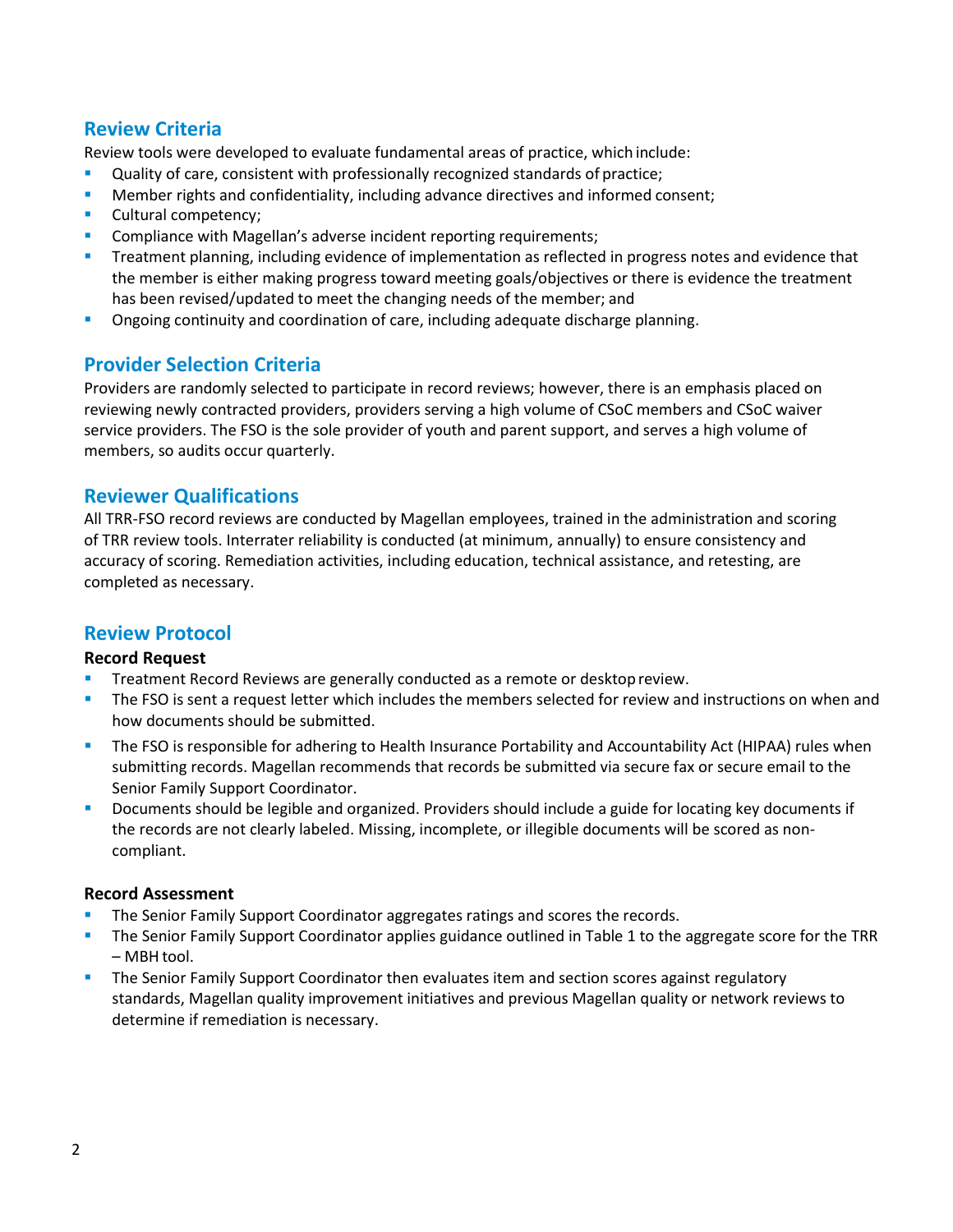| Level                                                    | <b>TRR-MBH</b><br><b>Overall Score</b> | <b>Description</b>                                                                                                                                                                                                                                                                                                                       |
|----------------------------------------------------------|----------------------------------------|------------------------------------------------------------------------------------------------------------------------------------------------------------------------------------------------------------------------------------------------------------------------------------------------------------------------------------------|
| <b>Minimal</b><br><b>Documentation</b><br><b>Issues</b>  | $100\% - 80\%$                         | No formal follow-up activity required.<br>Magellan requests implementation of recommendations noted                                                                                                                                                                                                                                      |
| <b>Moderate</b><br><b>Documentation</b><br><b>Issues</b> | $79\% - 70\%$                          | Provider must submit an Informal PIP (Performance Improvement<br>Plan), including but not limited to, a plan to remedy the<br>documentation deficiencies noted.<br>The PIP must be received within 30 days of the date of the results<br>letter. Magellan must review and approve the PIP. No formal follow-<br>up activity is required. |
| <b>Serious</b><br><b>Documentation</b><br><b>Issues</b>  | 69% and<br>helow                       | Provider must submit a Formal PIP, including but not limited to, a plan<br>to remedy documentation deficiencies noted.<br>The PIP must be received within 30 days of the date of the results<br>letter.<br>Magellan must review, approve and monitor the PIP. Additional<br>TRRs may be conducted, as appropriate.                       |

#### **Table 1. Level of Documentation Deficiency**

#### **CSoC Review Tool**

- Providers will not be subject to remedial actions for the CSoC Review Tool. The questions are designed to monitor compliance with WAA-specific requirements for care coordination.
- Providers must retain documents received from the WAA in the member's treatment record.
- **.** If the FSO does not have the required documents, the regional WAA must be contacted to electronically transmit the documents to the FSO.
- Results will be used as part of WAA quality improvement initiatives.

#### **Review Outcome**

- Magellan will transmit TRR results via secure email with delivery tracking. This will include the itemized audit tool, a summary table, an overall compliance score and type of PIP with the due date (if applicable).
- If no PIP is required, the TRR results are final.
- If a PIP is required, the FSO will have 3 business days to submit additional documentation for a review redetermination.
	- If the FSO selects this option, the documentation should be sent securely to [malloryl2@magellanhealth.com](mailto:malloryl2@magellanhealth.com) or (888) 656–3857. Documentation should be clearly organized and identify the member and corresponding audit item. The Senior Family Support Coordinator will review records and adjust ratings as appropriate. An email will be sent to the FSO with the final results and any required remedial actions. No additional appeal rights will be given.
- If no email correspondence and/or documentation is received by the close of the third business day, the ratings will be considered final. The FSO should submit the PIP as outlined in the original results email. At Magellan's discretion, a videoconference may be required to provide technical education. Any provider can request a videoconference if desired.
- The FSO should contact the Senior Family Support Coordinator, prior to the due date, for any assistance with completing the PIP.
- The PIP will be reviewed to ensure it addresses the deficiencies identified. If the PIP is not accepted, Magellan will contact the FSO directly to provide further instructions.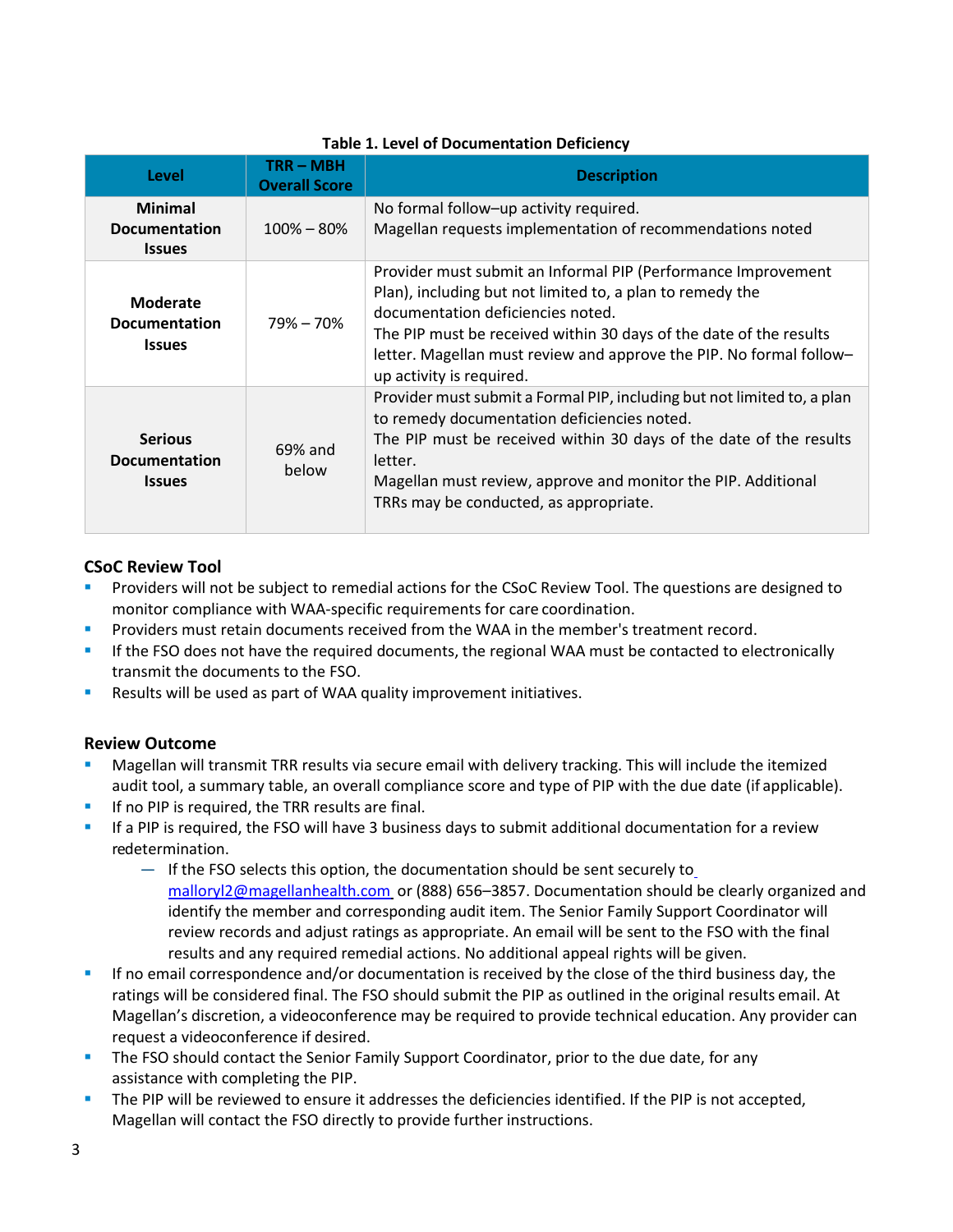- Once the PIP is accepted, the review will be closed.
- **E** Lack of response and/or inadequate response could negatively affect a provider's network status, including but not limited to referral to Magellan's peer review committee, a new member referral hold, termination of the contract, etc.

## **TRR-FSO Audit Tool**

| <b>Review</b><br><b>Type</b>                                   | #                | <b>Section</b>                       | <b>Element</b>                                                                                                                                                                                                           |  |
|----------------------------------------------------------------|------------------|--------------------------------------|--------------------------------------------------------------------------------------------------------------------------------------------------------------------------------------------------------------------------|--|
| Treatment Record Review - Magellan Behavioral Health (TRR-MBH) |                  |                                      |                                                                                                                                                                                                                          |  |
| TRR-MBH                                                        | 1                | A - General                          | Record is legible                                                                                                                                                                                                        |  |
| TRR-MBH                                                        | $\overline{2}$   | $A - General$                        | Member name or ID number noted on each page of record                                                                                                                                                                    |  |
| TRR-MBH                                                        | 3                | A - General                          | Name and credentials of the provider rendering services and the<br>signatures or initials of the provider are included on the service<br>notes. Initials of providers must be identified with correlating<br>signatures. |  |
| TRR-MBH                                                        | $\overline{4}$   | $A - General$                        | Record includes member identifying information, including name,<br>identification number, date of birth, gender, and legal<br>guardianship, if applicable.                                                               |  |
| TRR-MBH                                                        | 5                | $A - General$                        | Record includes primary language spoken by the member and any<br>translation needs of the member.                                                                                                                        |  |
| TRR-MBH                                                        | $\mathbf{1}$     | B-Member Rights &<br>Confidentiality | Record includes Freedom of Choice form.                                                                                                                                                                                  |  |
| TRR-MBH                                                        | $\overline{2}$   | B-Member Rights &<br>Confidentiality | Record shows evidence that member rights and responsibilities<br>were reviewed.                                                                                                                                          |  |
| TRR-MBH                                                        | $\mathbf{3}$     | B-Member Rights &<br>Confidentiality | Release(s) for communication with other behavioral health care<br>providers and involved parties is signed, or patient refusal is<br>documented as applicable.                                                           |  |
| TRR-MBH                                                        | $\mathbf{1}$     | C-Coordination of Care               | Release(s) for communication with WAA is signed.                                                                                                                                                                         |  |
| TRR-MBH                                                        | $\mathbf{1}$     | D - Member Engagement                | Record includes the CSoC referral form.                                                                                                                                                                                  |  |
| TRR-MBH                                                        | $\overline{2}$   | D - Member Engagement                | Period of ≤ 30 days between Wraparound Agency referral and<br>engagement of permanent peer support.                                                                                                                      |  |
| TRR-MBH                                                        | $\mathbf{3}$     | D - Member Engagement                | Record includes evidence of youth and family's rationale for<br>utilization of Parent and Youth Support and Training services.                                                                                           |  |
| TRR-MBH                                                        | 4                | D - Member Engagement                | Record contains evidence of coordination of care with the WAA<br>(e.g., scheduling collaboration, etc.) prior to the first face to face or<br>telehealth visit.                                                          |  |
| TRR-MBH                                                        | 5                | D - Member Engagement                | Evidence of the first face to face or telehealth visit within 7 days of<br>the CSoC referral. If not, barriers are documented, and a visit is<br>scheduled at the earliest date possible.                                |  |
| TRR-MBH                                                        | 1                | E-Ongoing Treatment                  | Purpose of visit and/or chief complaint documented.                                                                                                                                                                      |  |
| TRR-MBH                                                        | $\overline{2}$   |                                      | Services provided were in accordance with the frequency and<br>duration identified in the Plan of Care.                                                                                                                  |  |
| TRR-MBH                                                        | $\mathsf 3$      | E-Ongoing Treatment                  | Services were provided in alignment with the Medicaid Behavioral<br>Health Services Provider Manual and associated curricula.                                                                                            |  |
| TRR-MBH                                                        | $\sqrt{4}$       | E-Ongoing Treatment                  | Service notes address assigned strategies on the Plan of Care and<br>progress documented. If not, barriers are being addressed.                                                                                          |  |
| TRR-MBH                                                        | 5                | E - Ongoing Treatment                | Evidence of services being provided in a culturally competent<br>manner.                                                                                                                                                 |  |
| TRR-MBH                                                        | $\boldsymbol{6}$ | E-Ongoing Treatment                  | If an adverse incident is noted, the record shows that Magellan<br>and/or other required entities were notified.                                                                                                         |  |